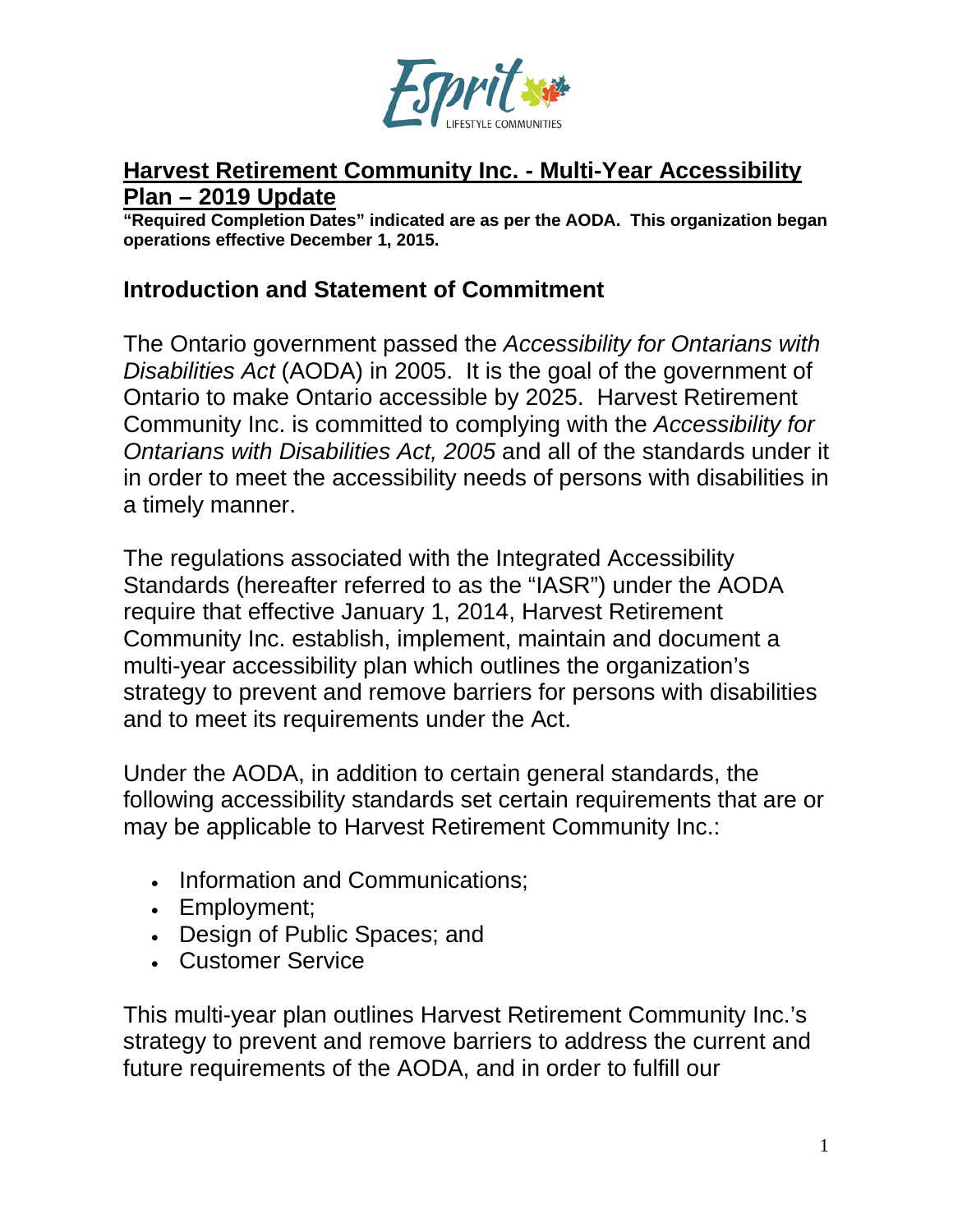

commitment as outlined in Harvest Retirement Community Inc.'s Accessibility Policies.

In accordance with the requirements set out in the IASR, Harvest Retirement Community Inc. will:

- Post this plan on its website ([INSERT WEBSITE NAME]);
- Provide this plan in an accessible format, upon request; and
- Review and update this plan at least once every five years

This Plan has been updated to include Harvest Retirement Community Inc.'s planned Accessibility strategies for the review period beginning January 1, 2019.

## **Overview**

Integrated Accessibility Standards Regulations

- 1. Emergency Procedure, Plans or Public Safety Information
- 2. Workplace Emergency Response Information
- 3. Training
- 4. Information and Communication Standards
	- a. Feedback, Accessible Formats and Communication **Supports**
	- b. Accessible Websites and Web Content
- 5. Employment Standards
	- a. Recruitment
	- b. Informing Employees of Supports
	- c. Documented Individual Accommodation Plans/Return to Work Process
	- d. Performance Management, Career Development and Redeployment
- 6. Design of Public Spaces
- 7. Customer Service
	- a. Establishment of Policies
	- b. Use of Service Animals and Support Persons
	- c. Notice of Temporary Disruptions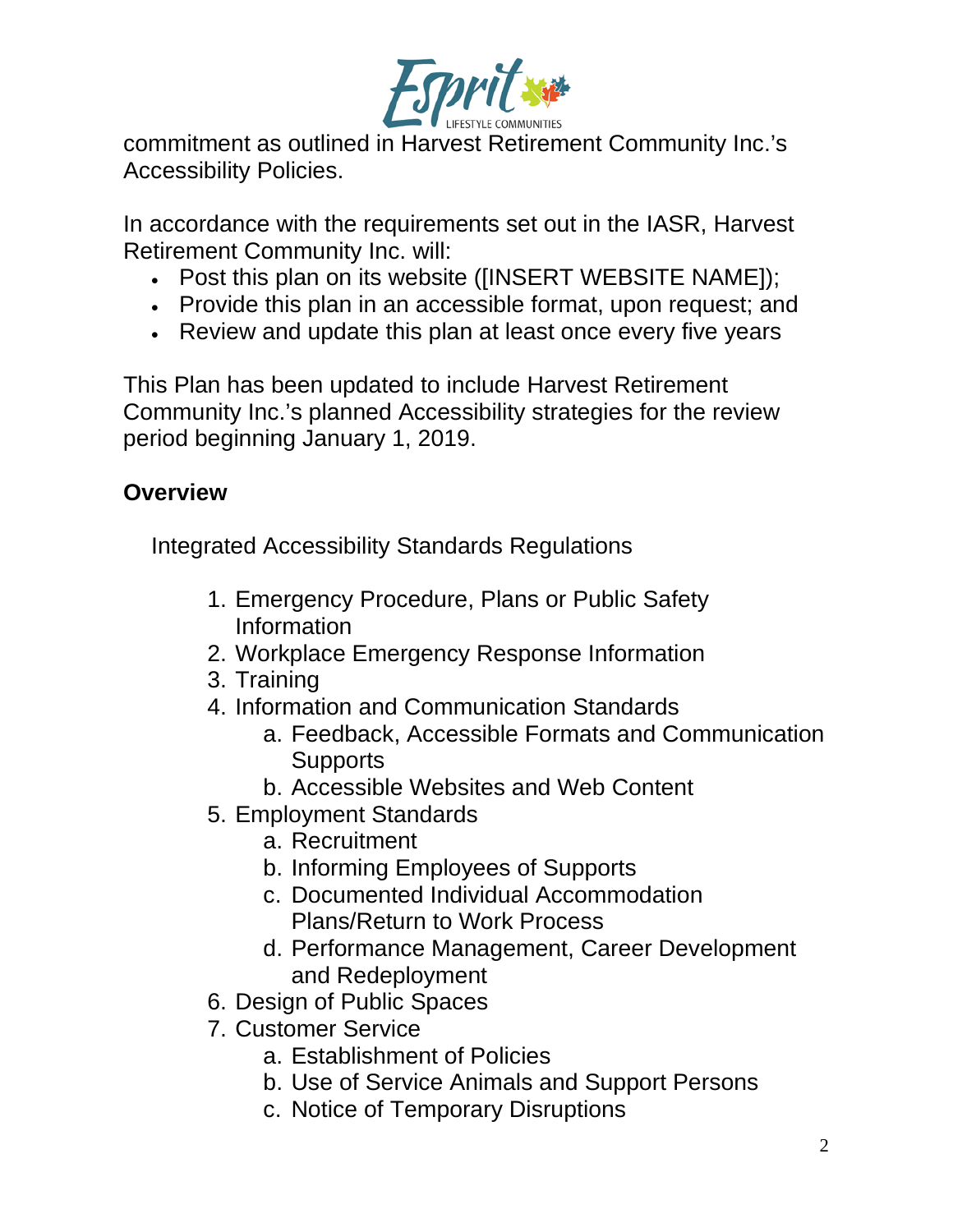

- d. Training of Staff
- e. Feedback Process
- f. Format of Documents

## **Integrated Accessibility Standards Regulation**

### **1. Emergency Procedure, Plans or Public Safety Information**

#### **Commitment:**

Harvest Retirement Community Inc. is committed to complying with the provisions of the AODA in respect of this requirement, with the objective of making our company premises safer for persons with disabilities during emergency circumstances.

#### **Action Taken:**

The following measures have been implemented by Harvest Retirement Community Inc.:

• Emergency procedures, plans and public safety information that are prepared by Harvest Retirement Community Inc. and made available to the public, will be made available in an accessible format or with appropriate communication supports, as soon as practicable, upon request;

#### **Required compliance date: January 1, 2012 Status: Completed.**

## **2. Workplace Emergency Response Information**

#### **Commitment:**

Where Harvest Retirement Community Inc. is aware that an employee has a disability and that there is a need for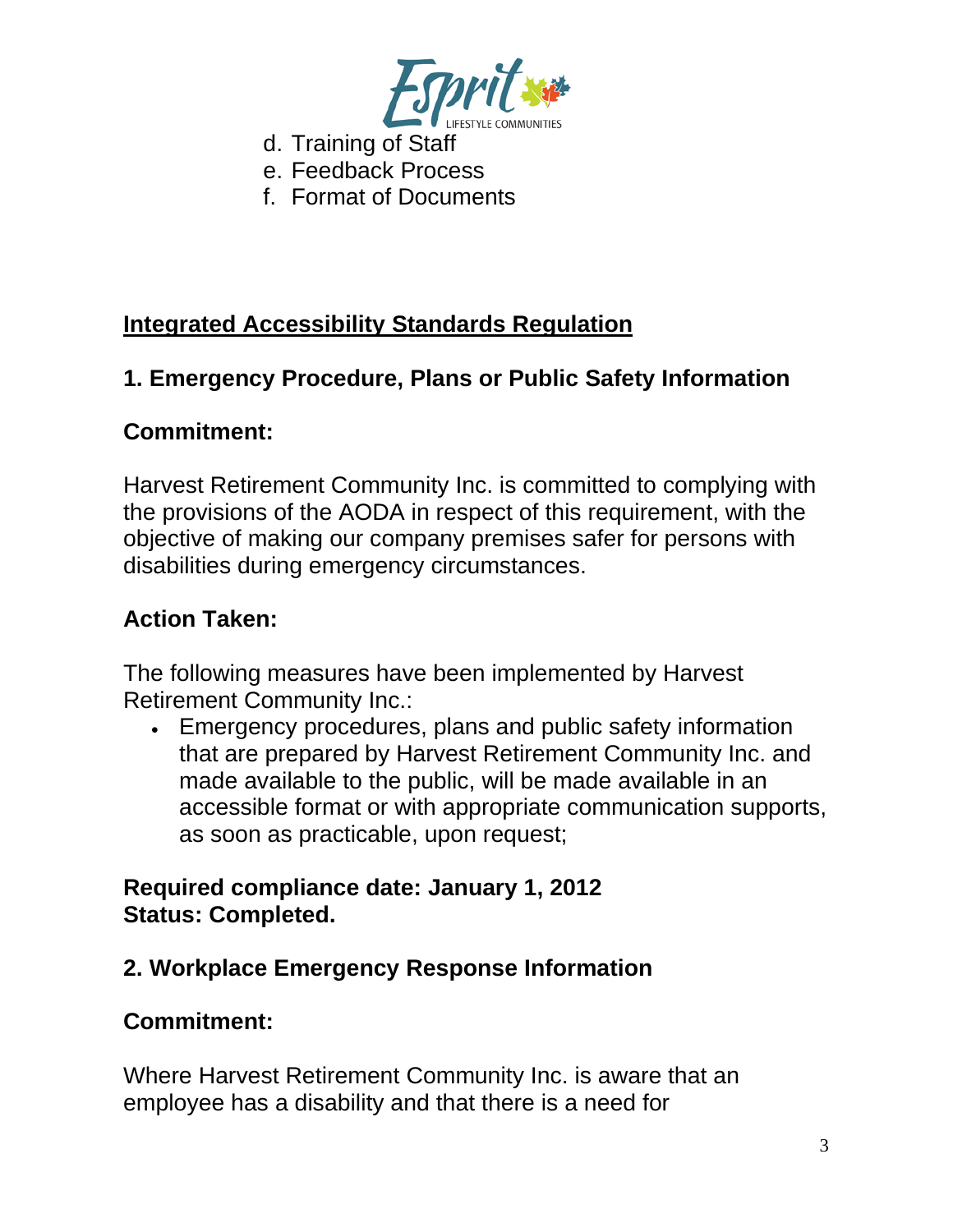

accommodation, individualized workplace emergency response information will be provided to the employee as soon as practicable if such information is necessary given the nature of the employee's disability.

## **Actions Taken:**

The following measures have been implemented by Harvest Retirement Community Inc.:

- Where the organization becomes aware of the need to accommodate an employee's disability, and if the employee's disability is such that the individualized emergency response information is necessary, Harvest Retirement Community Inc. will provide individualized workplace emergency response information to the employee with the disability as soon as practicable after it becomes aware of the need.
- If an employee who receives individualized workplace emergency response information requires assistance, with the employee's consent, Harvest Retirement Community Inc. will provide the workplace emergency response information to the person designated by the organization to provide assistance to the employee.
- Harvest Retirement Community Inc. will review the individualized workplace emergency response information when:
	- the employee moves to a different location in the organization;
	- the employee's overall accommodations needs or plans are reviewed; and/or
	- Harvest Retirement Community Inc. reviews its general emergency response policies.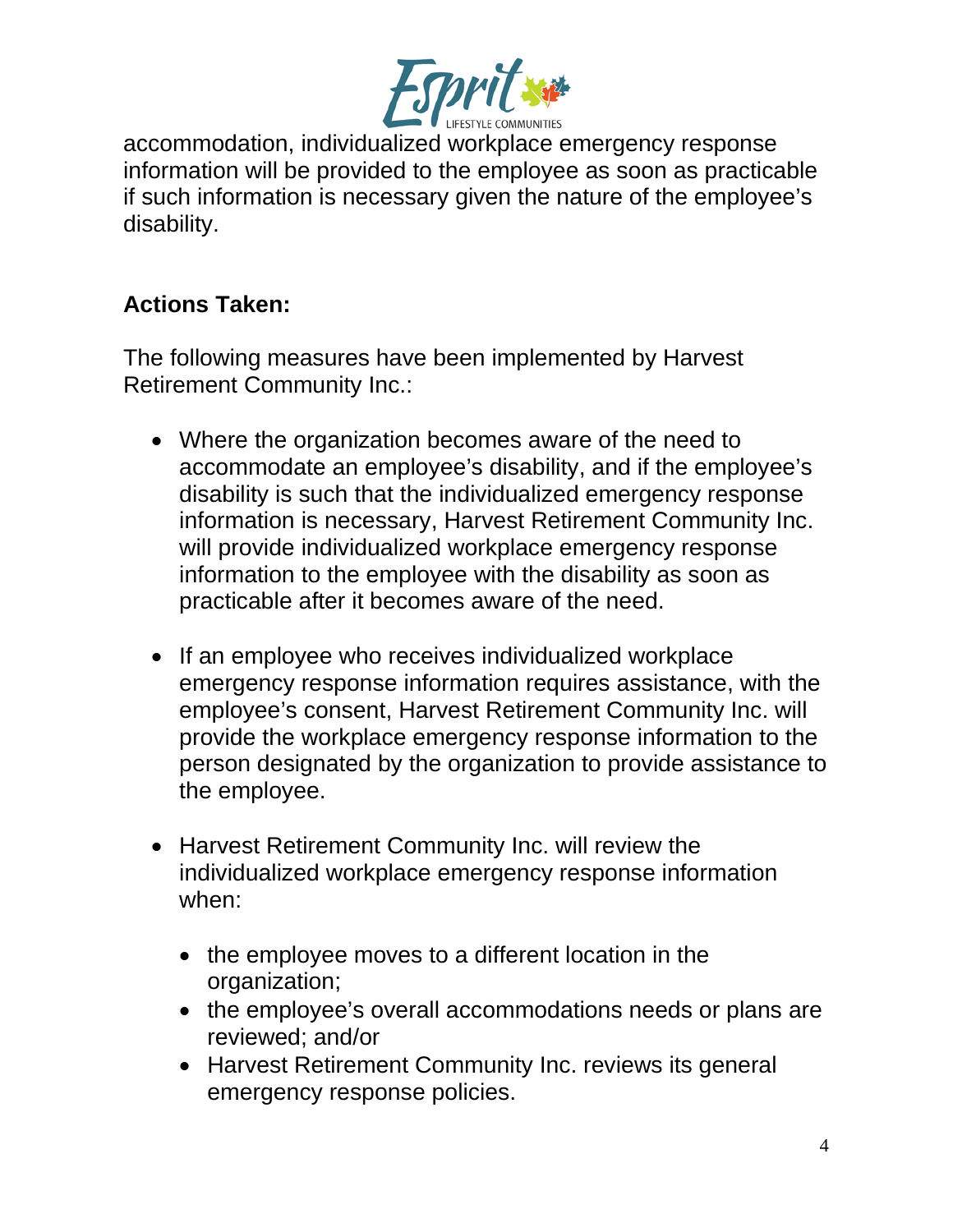

## **Required compliance date: January 1, 2012 Status: Completed and acknowledged.**

**UPDATE: Actions Taken:** In 2018, Harvest Retirement Community Inc. created a specific template for Emergency Response Plan information to more easily facilitate the organization's obligations under this requirement.

## **3. Accessibility Policies and Multi-Year Accessibility Plan**

## **Commitment:**

The organization commits to making its policy documents publicly available, and will provide them in an accessible format upon request.

The organization will:

- Establish, implement, maintain and document a multi-year accessibility plan, which outlines the organization's strategy to prevent and remove barriers and meet its requirements under this Regulation;
- Post the accessibility plan on our website and provide the plan in an accessible format upon request; and
- Review and update the accessibility plan at least once every five years.

#### **Required Compliance Date: January 1, 2014 Status: Completed and acknowledged.**

**Most Recent Latest Date for Plan Review: January 1, 2019 Status: Completed.**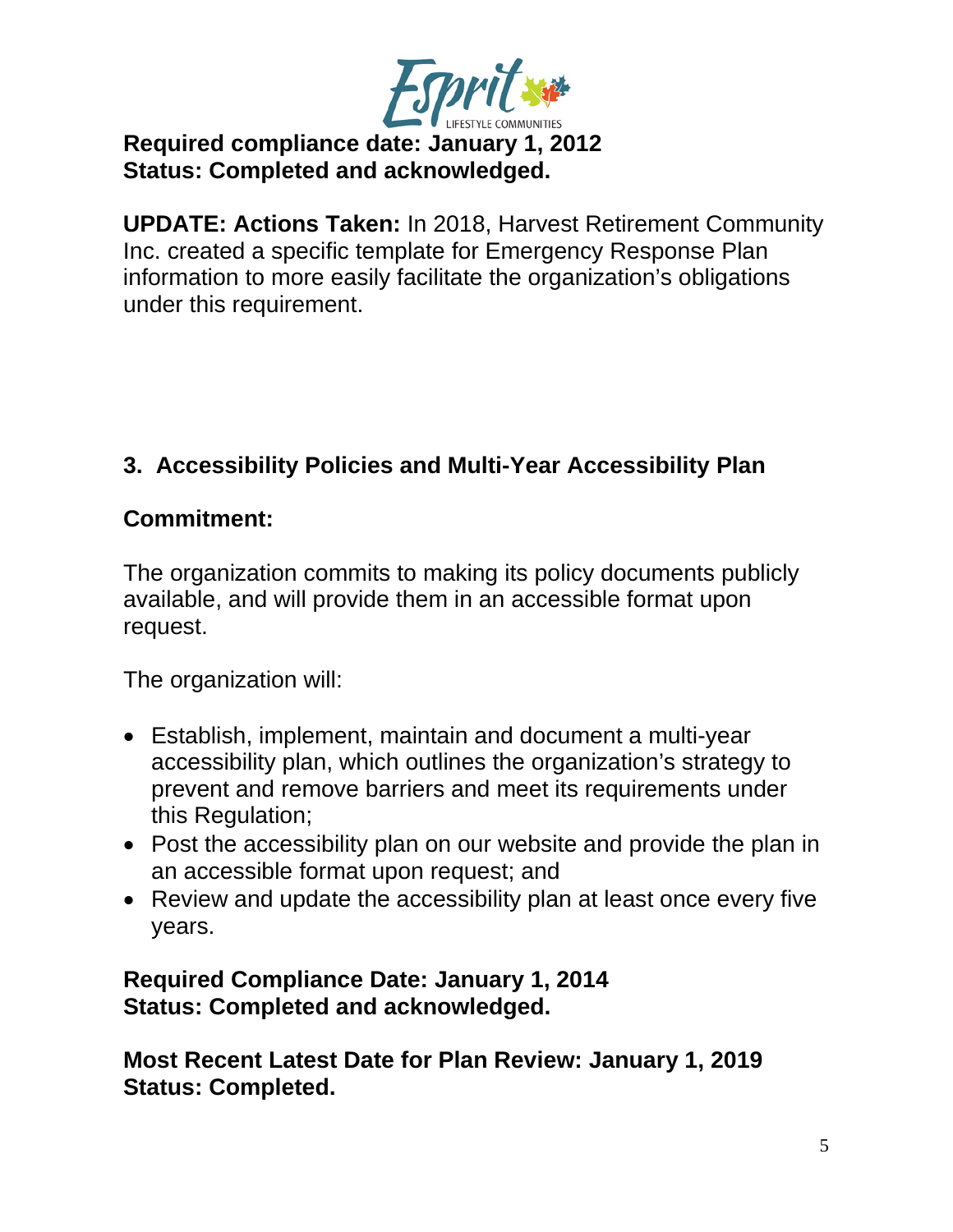

## **Next Latest Date for Plan Review: January 1, 2024.**

# **4. Self-Service Kiosks (Effective January 1, 2014)**

## **Commitment:**

The organization will have regard to accessibility for persons with disabilities when designing, procuring or acquiring self-service kiosks.

#### **Required Compliance Date: January 1, 2014 Status: Acknowledged.**

# **5. Training**

### **Commitment:**

Harvest Retirement Community Inc. is committed to implementing a process to ensure that all employees, volunteers, and all other persons who provide goods, services and facilities on Harvest Retirement Community Inc.'s behalf, and persons participating in the development and approval of Harvest Retirement Community Inc.'s policies, are provided with appropriate training on the requirements of the IASR and on the Ontario Human Rights Code as it pertains to persons with disabilities, and are provided with such training as soon as practicable.

## **Actions Taken:**

In accordance with the IASR, Harvest Retirement Community Inc.:

• Developed and provided the appropriate training on the requirements of the IASR and on the Ontario Human Rights Code as it pertains to persons with disabilities, to employees, volunteers, third-party contractors who provide goods, services and facilities on Harvest Retirement Community Inc.'s behalf,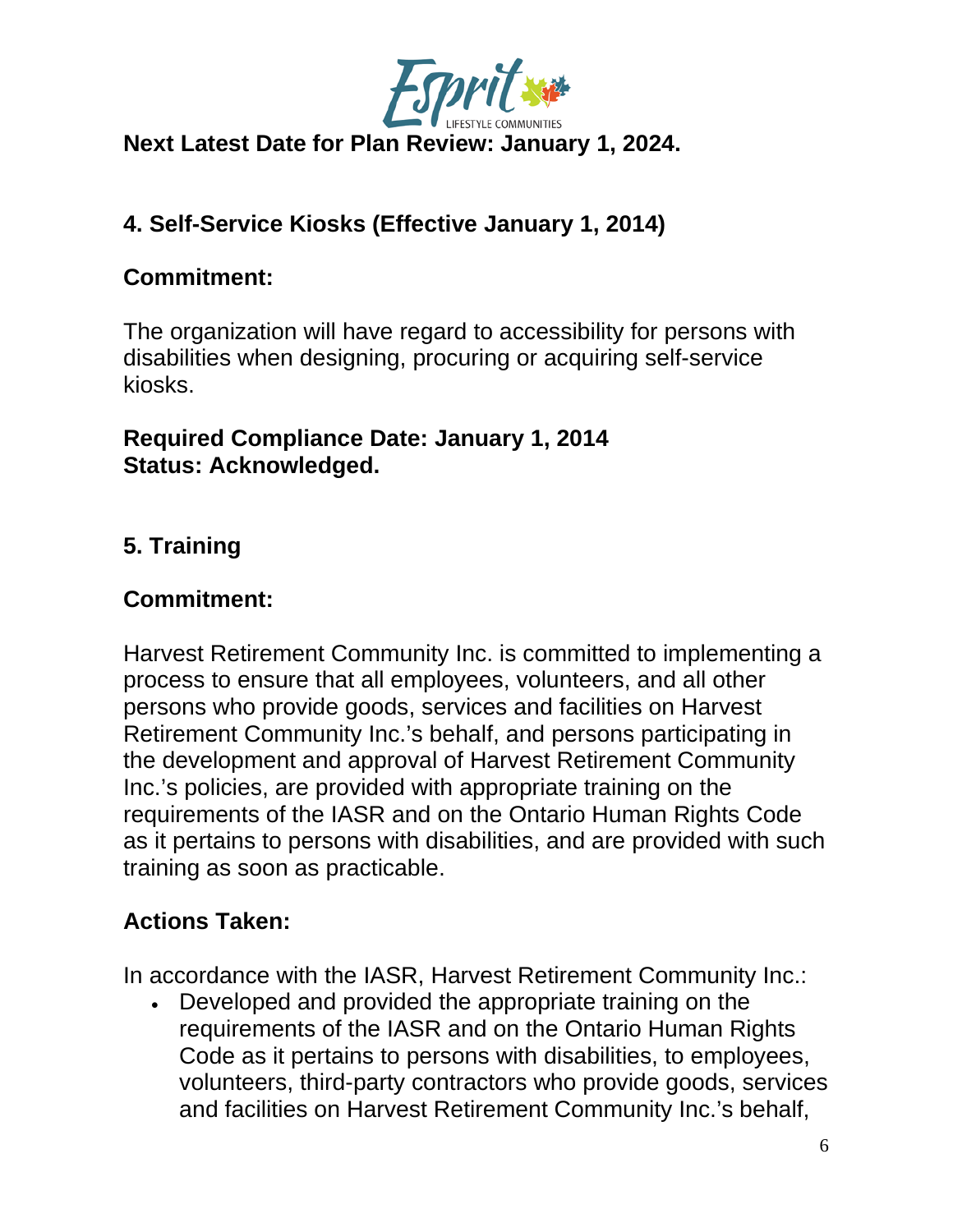

and persons participating in the development and approval of the Harvest Retirement Community Inc.'s policies;

- Provided the training referenced above as soon as was practicable;
- Kept and maintains a record of the training provided, including the dates that the training was provided and the number of individuals to whom it was provided;
- Will ensure that training is provided on any changes to the prescribed policies on an ongoing basis.

## **Required compliance date: January 1, 2015; Updated: July 1, 2016**

**Status: Completed and acknowledged.**

# **6. Information and Communication Standards**

# **Commitment:**

Harvest Retirement Community Inc. is committed to complying with the provisions of the AODA in respect of this requirement, with the objective of making applicable company information and communications accessible to persons with disabilities.

## **(i) Feedback, Accessible Formats and Communication Supports**

# **Actions Taken:**

In accordance with the IASR, Harvest Retirement Community Inc. will:

• Ensure that feedback processes are accessible to persons with disabilities by providing or arranging for the provision of accessible formats and communications supports, upon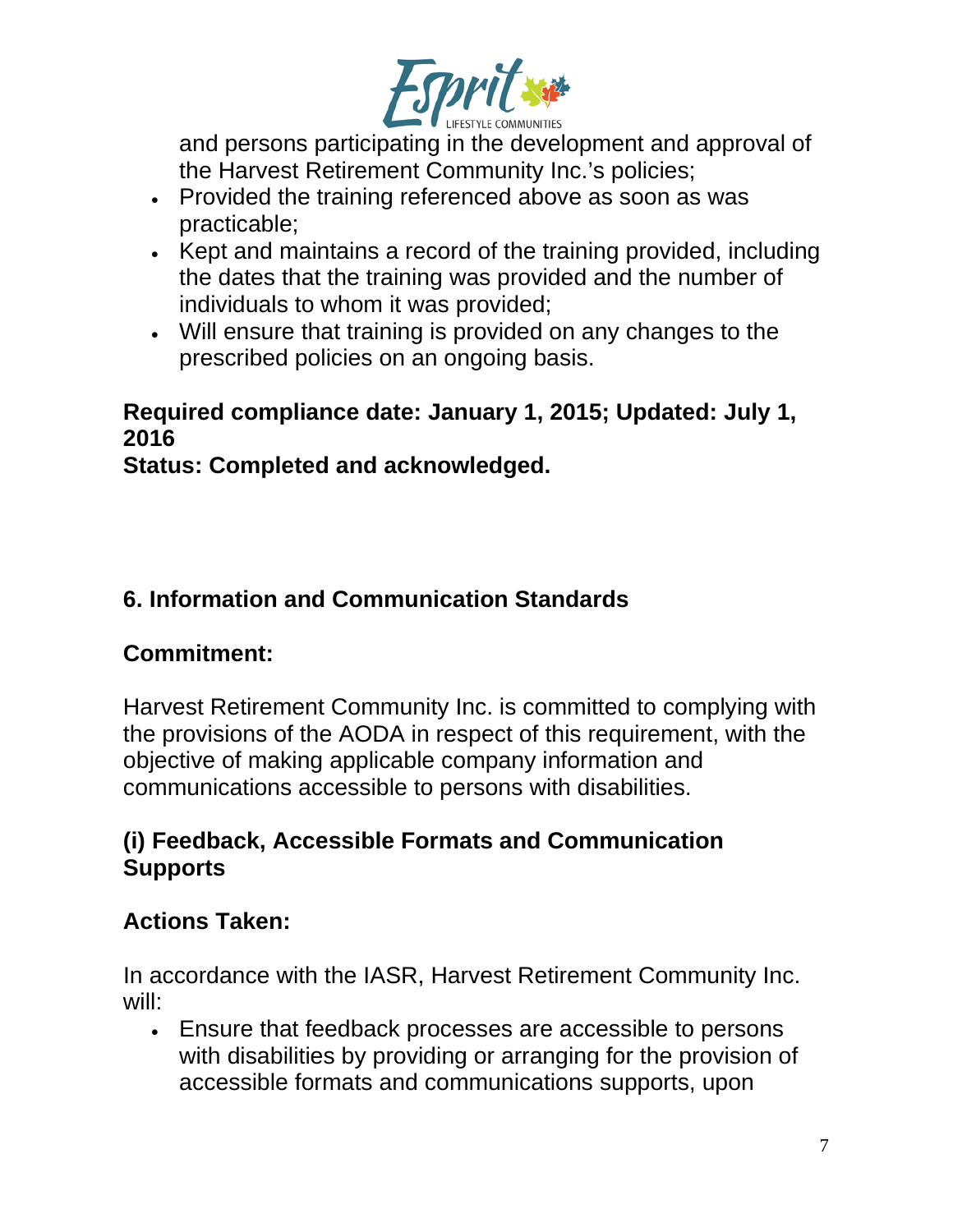

request. The organization will notify the public about the availability of accessible formats and communication supports.

- Except as otherwise provided for under the IASR, provide or arrange for the provision of accessible formats and communication supports upon request for persons with disabilities in a timely manner that takes into account the person's accessibility needs.
- Consult with the person making the request in determining the suitability of an accessible format or communication support.
- Notify the public about the availability of accessible formats and communication supports.

#### **Required compliance dates:**

**January 1, 2015 – Feedback-related provisions Status: Completed.**

**January 1, 2016 – Accessible Formats & Communication Supports-related Status: Completed.**

## **(ii) Accessible Websites and Web Content**

## **Actions Taken/Planned Action:**

In accordance with the IASR, Harvest Retirement Community Inc. will ensure that Harvest Retirement Community Inc.'s public websites and online content conform with the World Wide Web Consortium Web Content Accessibility Guidelines (WCAG) 2.0, Level A (new websites and online content) by January 1, 2014, to Level AA for all content by January 1, 2021.

**Required compliance date: January 1, 2014 – WCAG 2.0 Level A – new Internet websites and web content,** 

**Status: Level A – Completed and acknowledged.**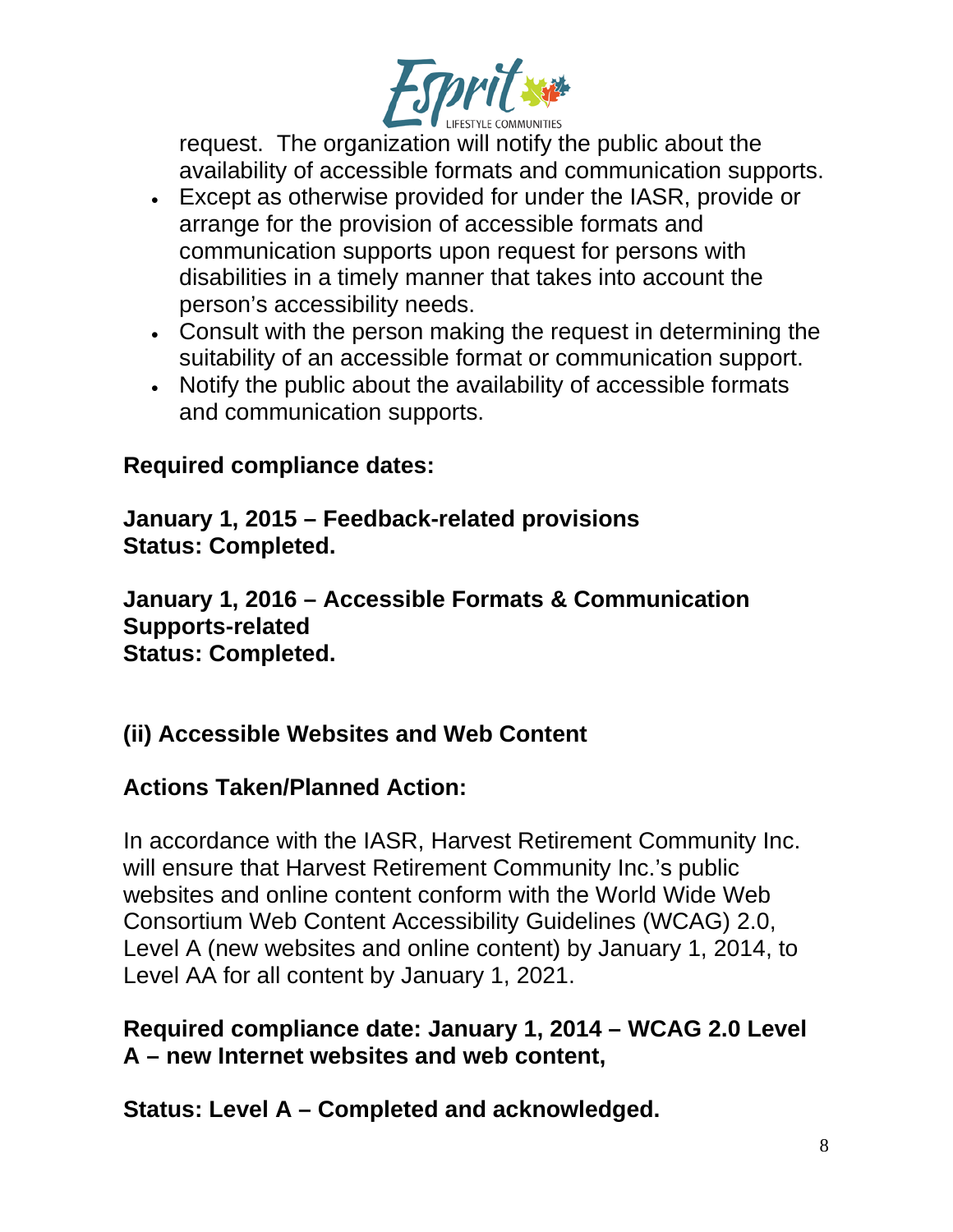

**UPDATE:** Harvest Retirement Community Inc. continues to review its websites and web content for compliance with the standard and have engaged an expert outside web design firm to help Harvest Retirement Community Inc. be compliant meet its obligations effective January 1, 2021, with respect to internet websites and web content.

#### **January 1, 2021 – WCG 2.0 Level AA – all Internet websites and web content, except for exclusions set out in the IASR.**

**Level AA – In process.**

#### **7. Employment Standards (also see "2. Workplace Emergency Response Information" above)**

# **(i) Recruitment**

## **Commitment:**

Harvest Retirement Community Inc. is committed to complying with the provisions of the AODA in respect of this requirement, with the objective of making the recruitment process accessible to persons with disabilities.

# **Actions Taken:**

In accordance with the IASR, Harvest Retirement Community Inc. does the following:

## **Recruitment General**

Harvest Retirement Community Inc. notifies employees and the public of the availability of accommodation for applicants with disabilities in the recruitment process. This will include: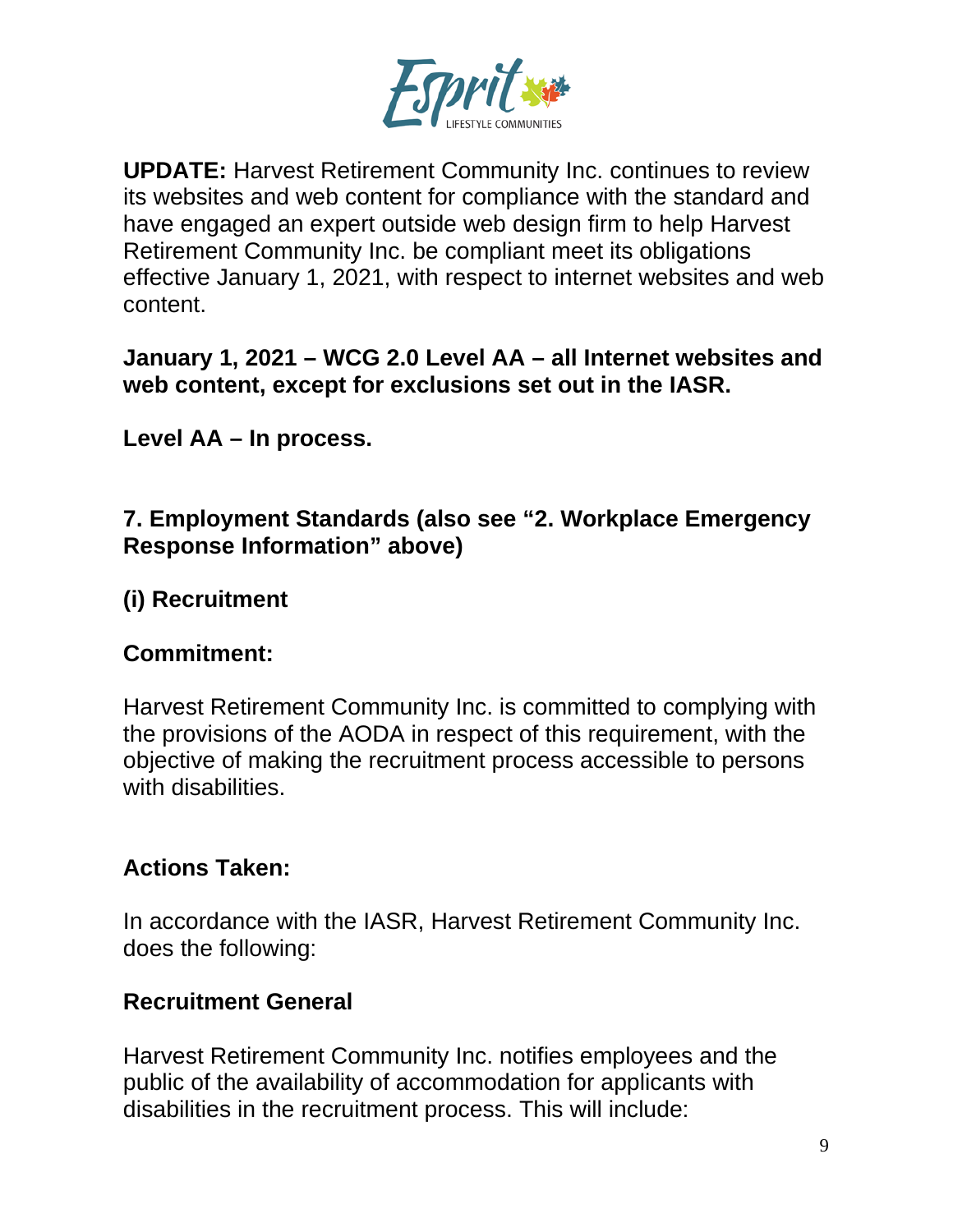

This initially involved a review and modification of existing recruitment policies, procedures, processes and templates and presently involves specifying that accommodation is available for applicants with disabilities on Harvest Retirement Community Inc.'s website and on job postings.

### **Recruitment, Assessment and Selection**

Harvest Retirement Community Inc. notifies job applicants, when they are individually selected to participate in an assessment or selection process, that accommodations are available upon request in relation to the materials or processes to be used in the assessment/selection process.

This initially involved a review and modification of existing recruitment policies, procedures, processes and templates and presently involves:

- Inclusion of availability of accommodation notice as part of the script in the scheduling of an interview and/or assessment;
- If a selected applicant requests an accommodation, consultation with the applicant and arranging for provision of suitable accommodations in a manner that takes into account the applicant's accessibility needs due to disability.

## **Notice to Successful Applicants**

When making offers of employment, Harvest Retirement Community Inc. notifies the successful applicant of its policies for accommodating employees with disabilities.

This initially included a review and modification of existing recruitment policies, procedures, processes and templates and presently involves inclusion of notification of Harvest Retirement Community Inc.'s policies on accommodating employees with disabilities in offer of employment letters.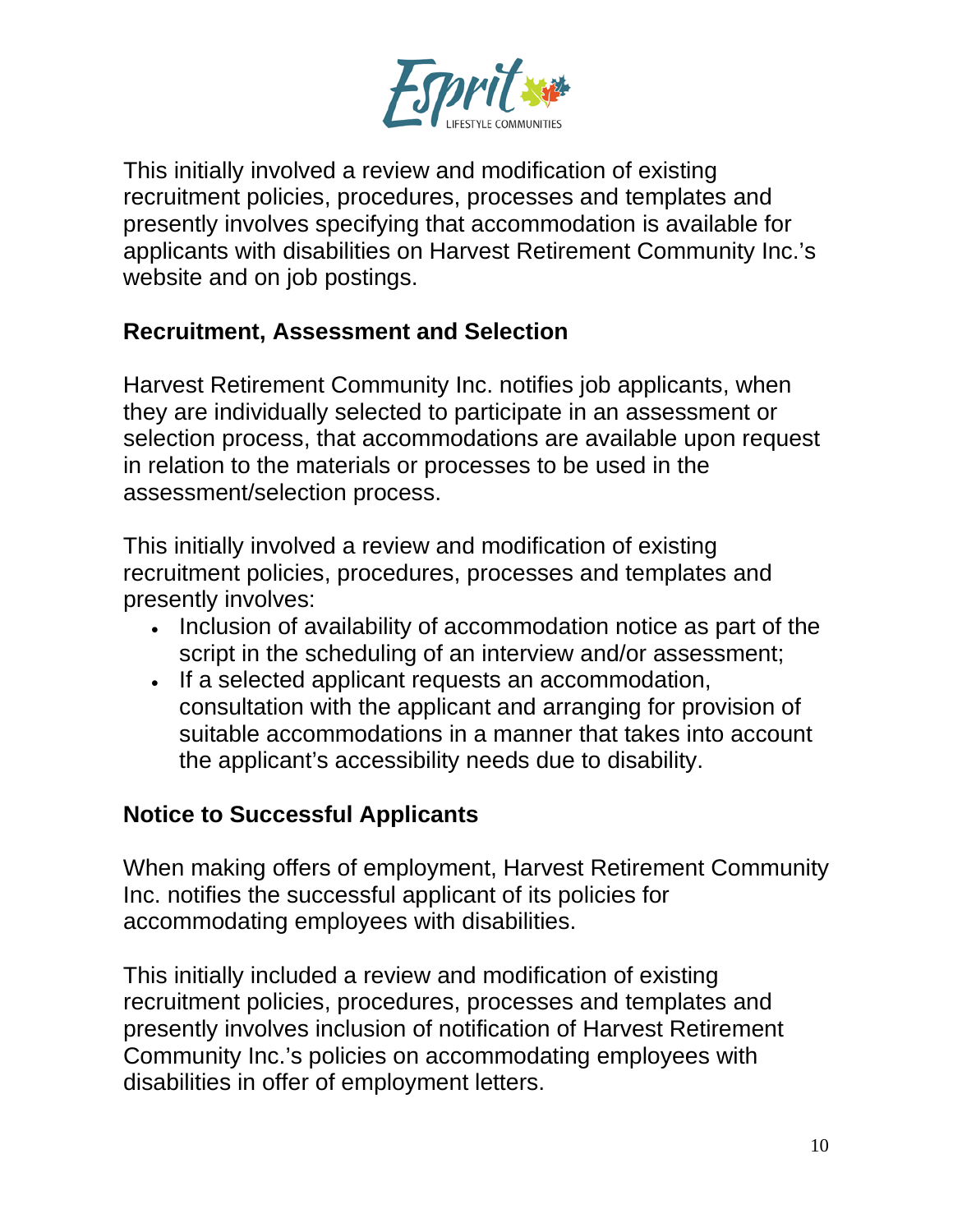

**Required compliance date: January 1, 2016 Status: Completed.**

# **(ii) Employee Supports**

#### **Commitment:**

Harvest Retirement Community Inc. is committed to complying with the provisions of the AODA in respect of this requirement, with the objective of informing employees of available accessibility supports.

#### **Actions Taken:**

In accordance with the IASR, Harvest Retirement Community Inc.:

- Informs its employees of its policies used to support its employees with disabilities, including, but not limited to, policies on the provision of job accommodations that take into account an employee's accessibility needs due to disability.
- Provides the information required to new employees as soon as practicable after they begin their employment.
- Provides updated information to its employees whenever there is a change to existing policies on the provision of job accommodations that take into account an employee's accessibility needs due to disability.
- Where an employee with a disability requests it, consults with the employee to provide or arrange for the provision of accessible formats and communication supports for:
	- Information that is needed in order to perform the employee's job; and
	- Information that is generally available to employees in the workplace.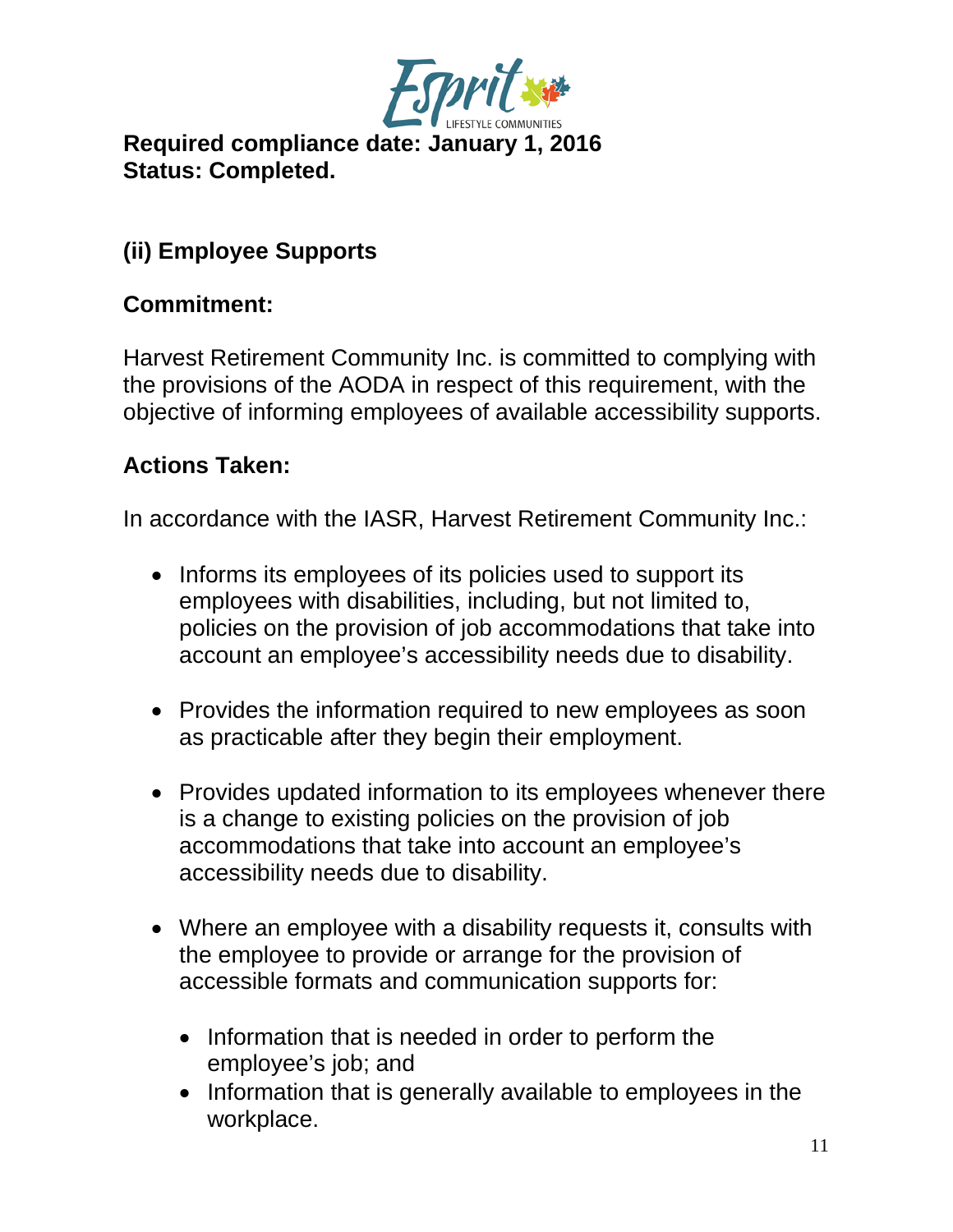

• Harvest Retirement Community Inc. consults with the employee making the request in determining the suitability of an accessible format or communication support.

#### **Required compliance date: January 1, 2016 Status: Completed.**

#### **c. Documented Individual Accommodation Plans/Return to Work Process**

### **Commitment:**

Harvest Retirement Community Inc. is committed to complying with the provisions of the AODA in respect of this requirement, with the objective of improving accommodation and return to work processes in the workplace.

### **Actions Taken:**

Harvest Retirement Community Inc.'s existing policies were reviewed to include processes that Harvest Retirement Community Inc. follows to accommodate an employee with a disability and to facilitate an employee's return to work after absenteeism due to disability.

Harvest Retirement Community Inc. reviewed and assessed the existing policies to ensure that they include a process for the development of documented individual accommodation plans for employees with a disability, if such plans are required.

Harvest Retirement Community Inc. also ensures that the process for the development of documented individual accommodation plans includes the following elements:

• The manner in which an employee requesting accommodation can participate in the development of the individual accommodation plan.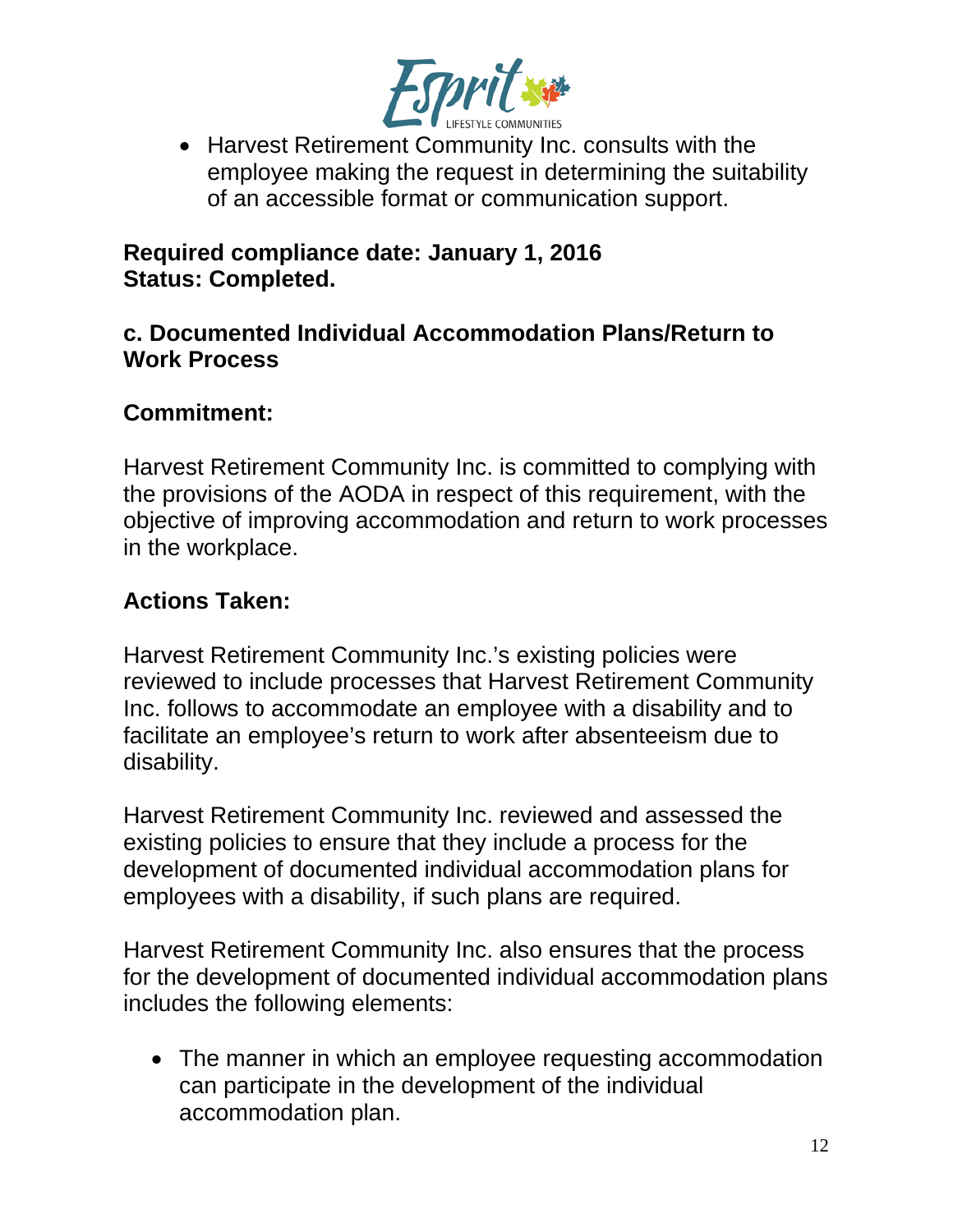

- The means by which the employee is assessed on an individual basis.
- The manner in which Harvest Retirement Community Inc. can request an evaluation by an outside medical or other expert, at Harvest Retirement Community Inc.'s expense, to assist Harvest Retirement Community Inc. in determining if accommodation can be achieved and, if so, how accommodation can be achieved.
- The manner in which the employee can request the participation of a representative from their bargaining agent, where the employee is represented by a bargaining agent, or other representative from the workplace, where the employee is not represented by a bargaining agent, in the development of the accommodation plan.
- The steps taken to protect the privacy of the employee's personal information.
- The frequency with which the individual accommodation plan will be reviewed and updated and the manner in which it will be done.
- If an individual accommodation plan is denied, the manner in which the reasons for the denial will be provided to the employee.
- The means of providing the individual accommodation plan in a format that takes into account the employee's accessibility needs due to disability.

Individual accommodation plans:

- If requested, include any information regarding accessible formats and communications supports provided, as required in the Standard;
- If required, include individualized workplace emergency response information, as required in the Standard; and
- Identify any other accommodation that is to be provided.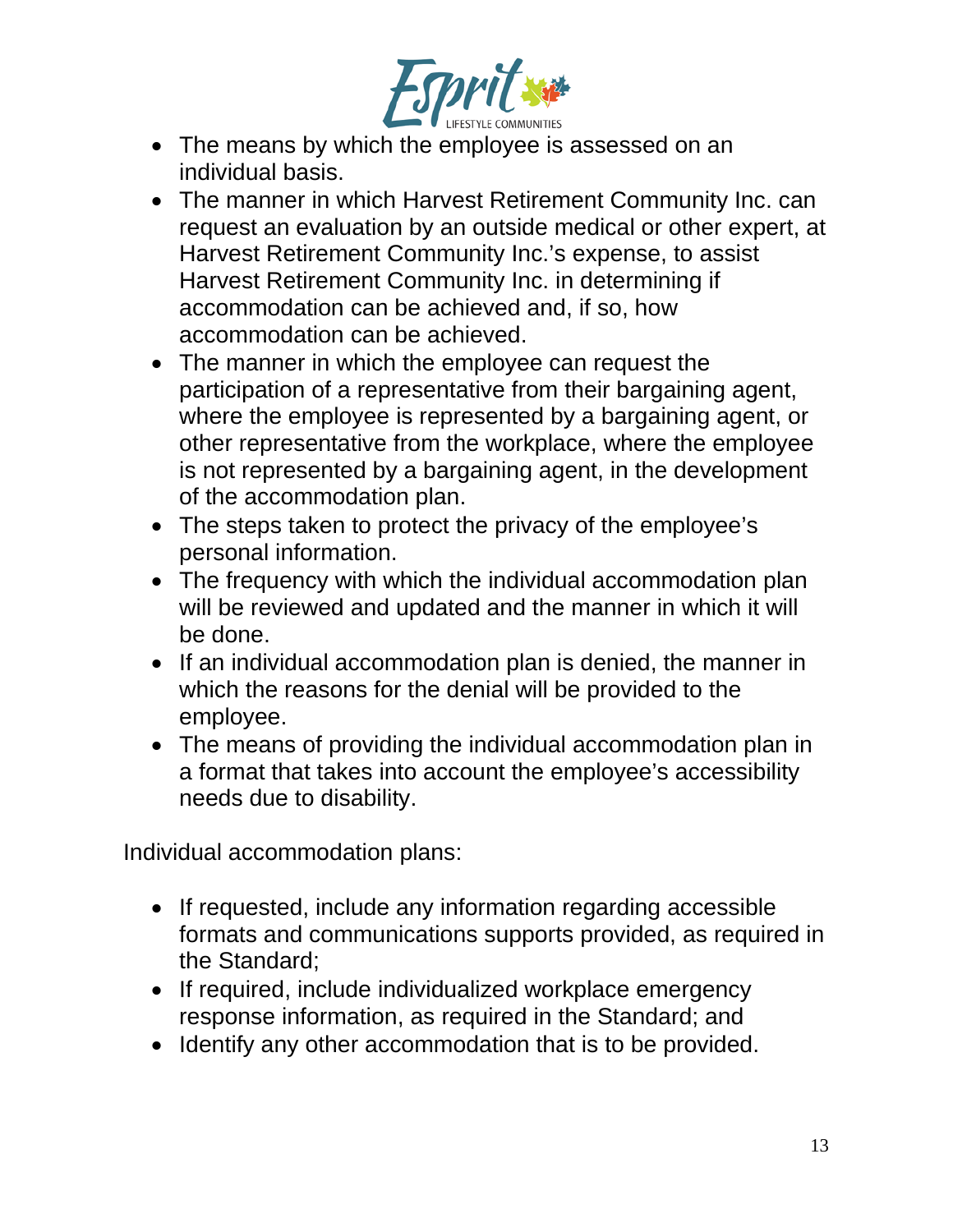

Harvest Retirement Community Inc. ensures that the return to work process as set out in its existing policies outlines the steps Harvest Retirement Community Inc. will take to facilitate the employee's return to work after a disability-related absence, outlines the development of a written individualized return to work plan for such employees, and requires the use of individual accommodation plans, as discussed above, in the return to work process.

#### **Required compliance date: January 1, 2016 Status: Completed.**

#### **d. Performance Management, Career Development and Redeployment**

# **Commitment:**

Harvest Retirement Community Inc. takes into account the accessibility needs of employees with disabilities, as well as individual accommodation plans:

- When using its performance management process in respect of employees with disabilities;
- When providing career development and advancement to its employees with disabilities;
- When redeploying employees with disabilities.

# **Actions Taken:**

In accordance with the IASR, Harvest Retirement Community Inc. will:

- Reviews, assesses and, as necessary, modifies existing policies, procedures, practices and templates to ensure compliance with the IASR;
- Takes the accessibility needs of employees with disabilities and, as applicable, their individualized accommodation plans, into account when:
	- <sup>o</sup> Assessing performance
	- <sup>o</sup> Managing career development and advancement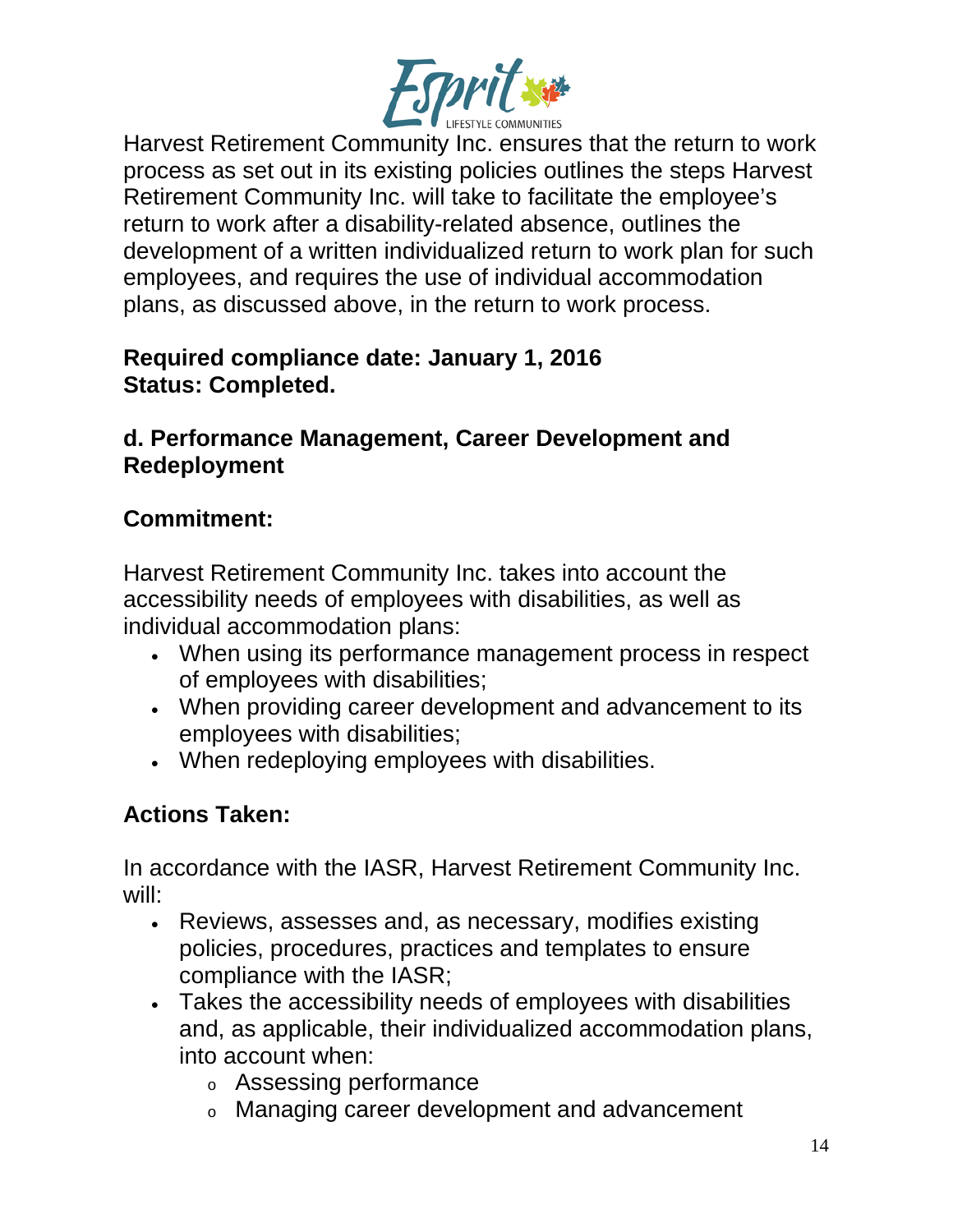

**Required compliance date: January 1, 2016 Status: Completed.**

### **8. Design of Public Spaces Standard (Accessibility Standards for the Built Environment)**

Harvest Retirement Community Inc. follows the standards set out in the Design of Public Spaces Standard in circumstances where it qualifies as an obligated organization under the Act and constructs or redevelops any public space to which the Act applies.

Harvest Retirement Community Inc.'s company policies for preventive and emergency maintenance apply equally to the accessible elements of any public spaces within our built environment to which the Act applies.

Where accessible elements attached to any public spaces to which the Act applies are not in working order due to temporary disruptions, the organization will issue a public notice in a timely manner in the event of a planned or unexpected disruption of service or inaccessibility of facilities used by persons with disabilities. The notice will include the reason of the disruption, the anticipated duration, and a description of alternative facilities or service, if any, that may be available.

#### **Required compliance date: January 1, 2017 Status: Completed.**

**9. Customer Service Standard** 

**Commitment:**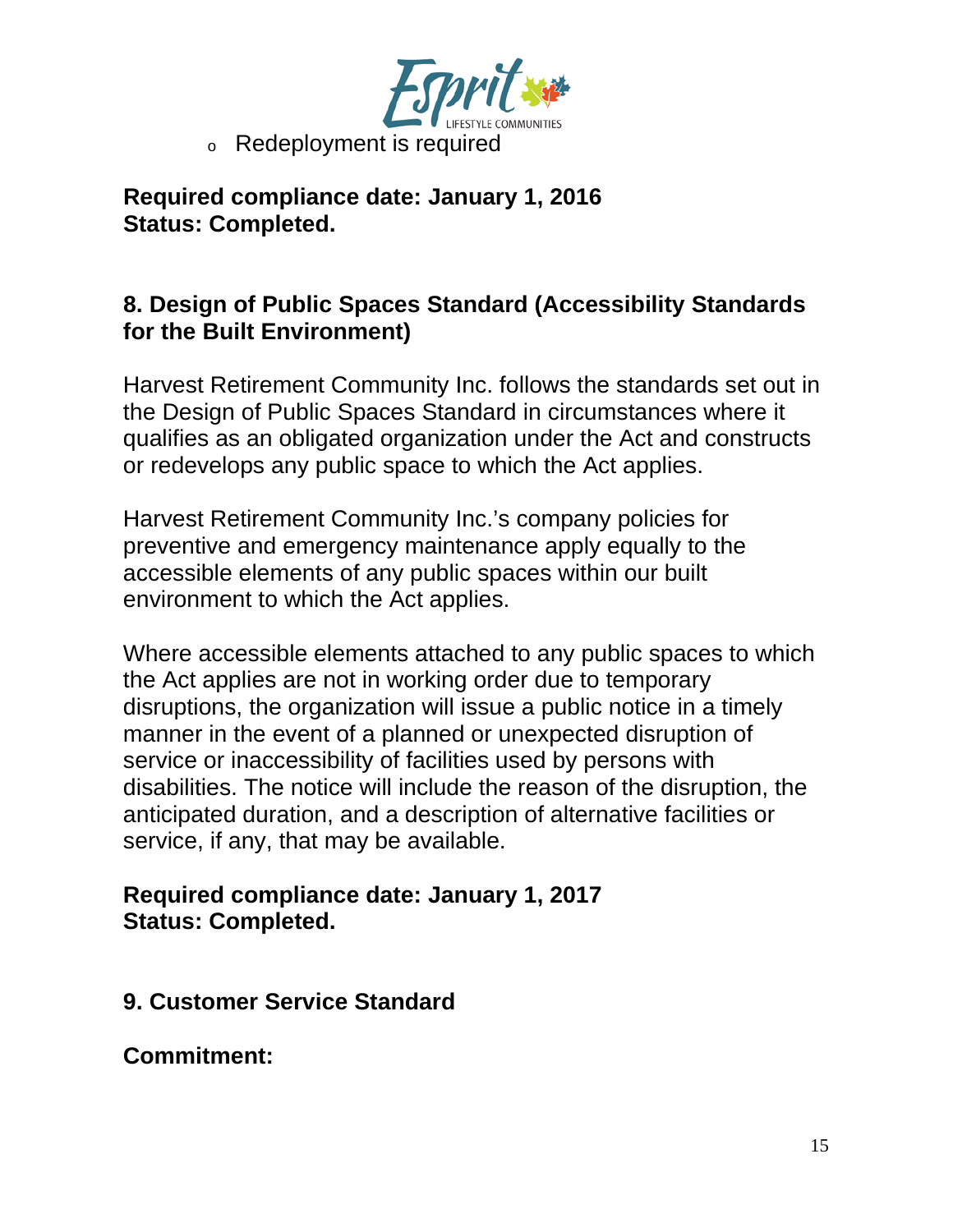

The Customer Service Standard was created to establish accessibility standards for customer service in Ontario. In keeping with this regulation, the organization is committed to providing respectful services that focus on the unique needs of the individual.

To achieve this, the organization makes reasonable efforts to ensure that its policies, procedures and practices pertaining to the provision of goods and services to the public and other third parties adhere to the following guiding principles as set out in the IASR.

- Our goods and services must be provided in a manner that respects the dignity and independence of persons with disabilities.
- The provision of our goods or services to persons with disabilities and others must be integrated unless an alternate measure is necessary, whether temporarily or on a permanent basis, to enable a person with a disability to obtain, use or benefit from the goods or services.
- Persons with disabilities must be given an opportunity equal to that given to others to obtain, use and benefit from the goods or services.

# **Actions Taken:**

The following measures have been implemented by Harvest Retirement Community Inc.:

• Ensuring that the updated requirement (see reference to July 1, 2016 update below) that every person who is an employee of, or a volunteer with, Harvest Retirement Community Inc., every person who participates in developing Harvest Retirement Community Inc.'s policies and every other person who provides goods, services or facilities on behalf of Harvest Retirement Community Inc., receive training about the provision of the provider's goods, services or facilities, as the case may be, to persons with disabilities.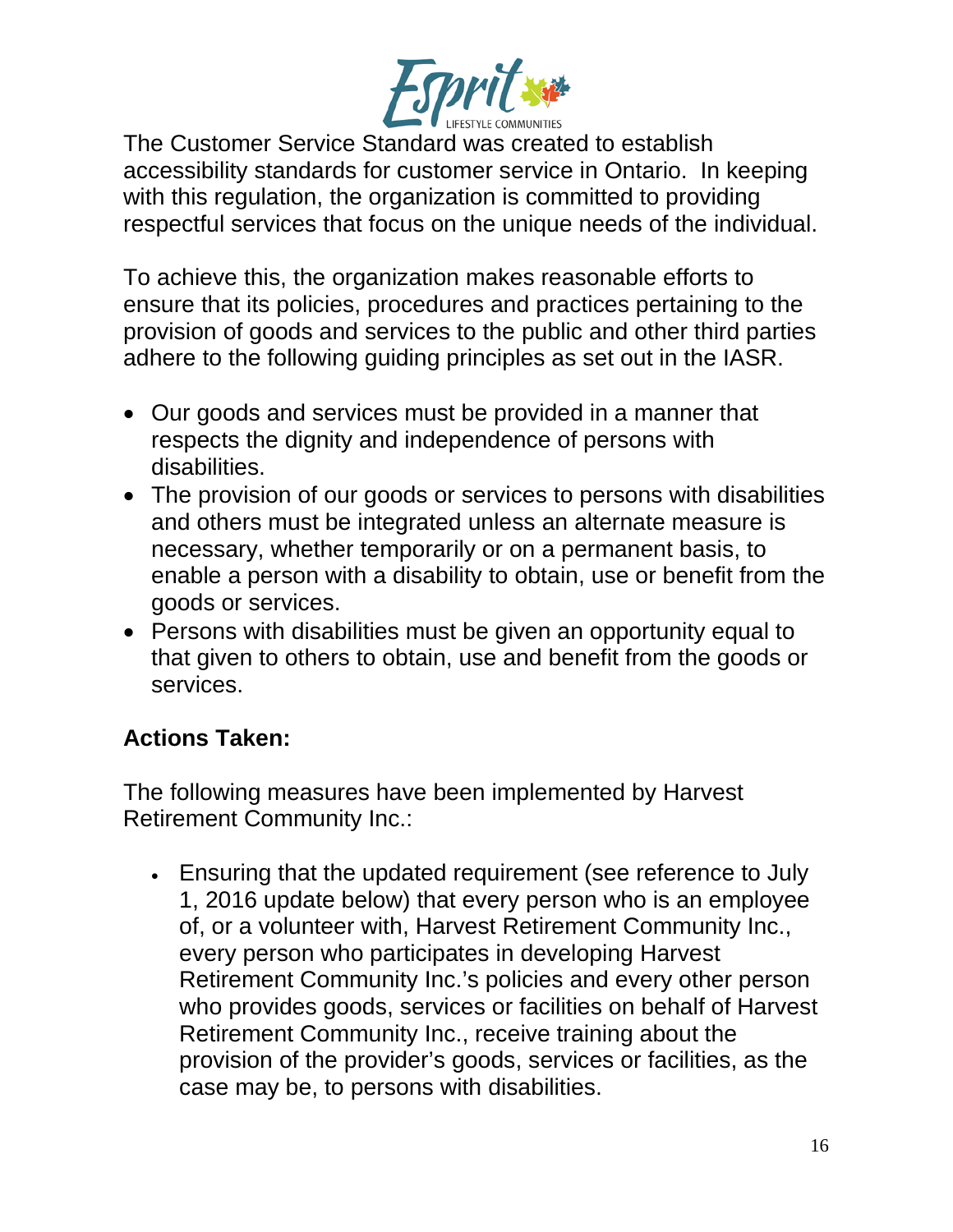

- Ensuring completion of accessibility training is tracked and recorded;
- Ensuring staff are trained and familiar with various assistive devices that may be used by customers with disabilities who are accessing the Harvest Retirement Community Inc.'s goods or services;
- Ensuring customers accompanied by a guide dog or other service animal in areas of Harvest Retirement Community Inc. open to the public and other third parties, are accommodated. In regards this requirement, the organization also implemented the updated requirement (see reference to July 1, 2016 update below) expanding the list of regulated health professionals able to authorize a service animal;
- Ensuring that if a person with a disability is accompanied by a support person, the support person is accommodated. In regards this requirement, the organization also implemented the updated requirement (see reference to July 1, 2016 update below) with respect to consulting with the person with the disability about the need for a support person and that such support person may only required by the organization under the circumstances described in the Act.
- Issuing a public notice in a timely manner in the event of a planned or unexpected disruption of service or inaccessibility of facilities used by persons with disabilities. The notice must include the reason of the disruption, the anticipated duration, and a description of alternative facilities or service, if any, that may be available.
- Continuing to welcome and appreciate feedback from persons with disabilities through multiple communication methods.
- In regards to accessible formats and communications supports, the organization implemented the updated requirement (see reference to July 1, 2016 update below) that the organization shall, on request, and in consultation with the person making the request, provide or arrange for the provision of the document, or the information contained in the document (a) in a timely manner that takes into account the